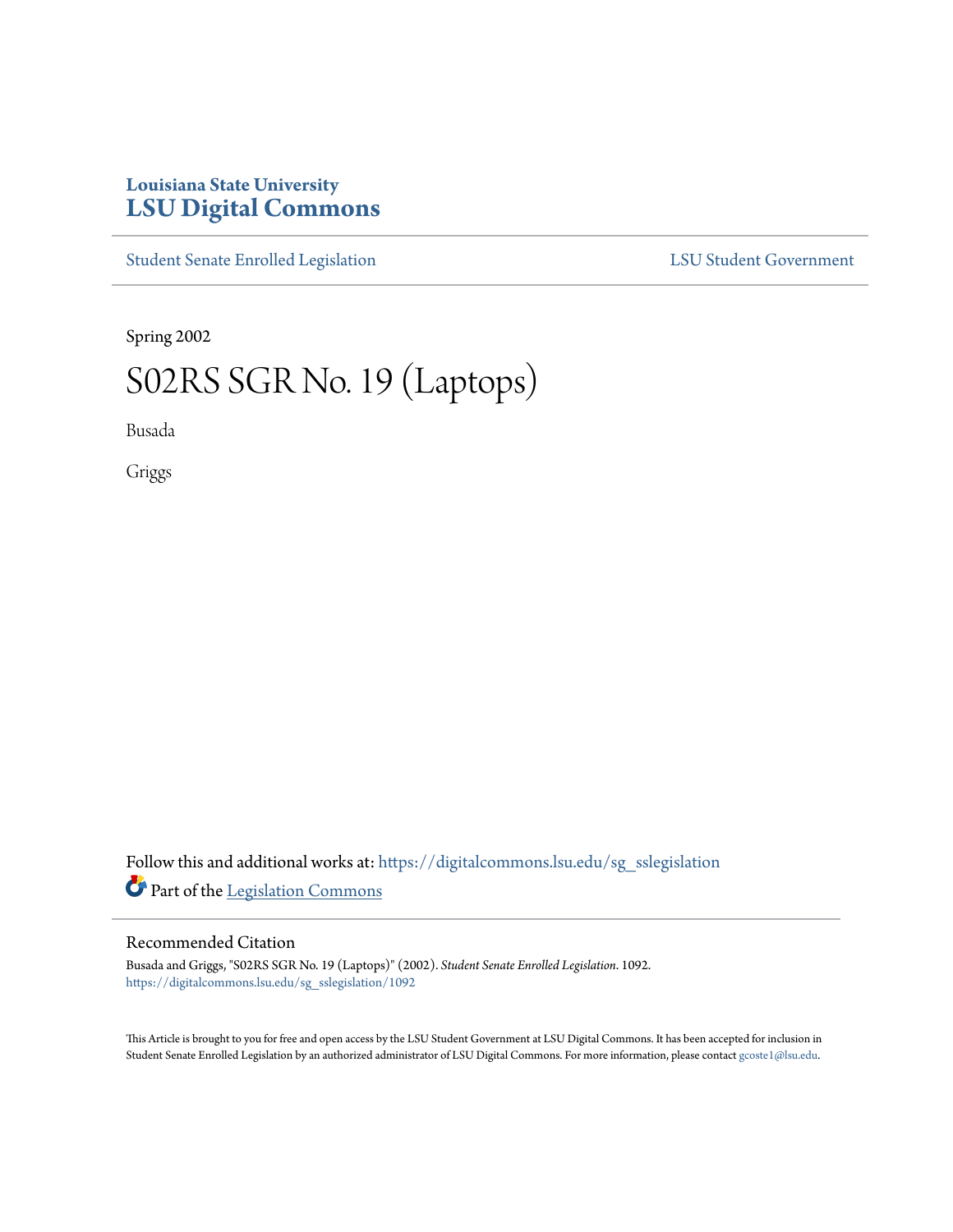LOUISIANA STATE UNIVERSITY

#### **STUDENT SENATE 20 MARCH 2002 SGR NO. 19 BY: SENATOR BUSADA & SPEAKER GRIGGS**

## **A RESOLUTION**

### **TO RECOMMEND THAT LOUISIANA STATE UNIVERSITY AND A&M A POLICY THAT REQUIRES ALL FRESHMEN TO HAVE LAPTOPS BY THE 2006-2007 ACADEMIC YEAR AND THAT THE ENTIRE CAMPUS BECOME WIRELESS NETWORK ACCESSIBLE BY THE 2006-2007 ACADEMIC YEAR.**

- **PARAGRAPH 1:** WHEREAS, MANY OF OUR PEER INSTITUTIONS HAVE IMPLEMENTED POLICIES REQUIRING ALL ENTERING FRESHMEN TO HAVE COMPUTERS, THESE INSTITUTIONS INCLUDE THE UNIVERSITY OF NORTH CAROLINA AT CHAPEL HILL, WAKE FOREST, THE UNIVERSITY OF FLORIDA, AND VIRGINIA TECH, AMONG OTHERS, AND
- **PARAGRAPH 2:** WHEREAS, THE STATE OF MASSACHUSETTS' BOARD OF HIGHER EDUCATION UNANIMOUSLY APPROVED A PLAN REQUIRING ALL PUBLIC COLLEGE STUDENTS TO OWN LAPTOP COMPUTERS WITHIN THE NEXT THREE YEARS UNDER THE PLAN ENTITLED "CHOOSING TO COMPETE IN THE NEW ECONOMY," AND
- **PARAGRAPH 3:** WHEREAS, A POLICY REQUIRING ALL FRESHMEN TO HAVE LAPTOPS ENHANCES THE EDUCATIONAL VALUE OF THE UNIVERSITY THROUGH A MORE INTERACTIVE CLASSROOM EXPERIENCE AND BY BRINGING STUDENTS CLOSER TO TODAY'S CURRENT TECHNOLOGY, THEREBY EQUIPPING LSU GRADUATES WITH THE SKILLS NECESSARY TO ACQUIRE MORE ADVANCED JOB OPPORTUNITIES, AND
- **PARAGRAPH 4:** WHEREAS, THE STATE OF LOUISIANA HAS CONTINUALLY SUFFERED A "BRAIN DRAIN" DUE TO THE REPUTATION THAT LOUISIANA HAS AN INFERIOR EDUCATIONAL SYSTEM, AND
- **PARAGRAPH 5:** WHEREAS, THE UNIVERSITY COULD BE THE LEADER IN A GROWING EDUCATIONAL TREND BY WORKING NOW TO IMPLEMENT THIS POLICY INSTEAD OF WAITING UNTIL WE ARE BEHIND IN THE ACADEMIC RACE, AND
- **PARAGRAPH 6:** WHEREAS, THE IMPLEMENTATION OF A FRESHMEN LAPTOP POLICY MEANS NOTHING UNLESS STUDENTS HAVE READY AND CONSTANT ACCESS TO HIGH SPEED INTERNET CONNECTIONS AND "ELECTRONIC CLASSROOMS" THAT WOULD BE MOST EASILY VIABLE THROUGH A CAMPUS-WIDE WIRELESS NETWORK SYSTEM.
- **PARAGRAPH 7:** THEREFORE, BE IT RESOLVED THAT THE LSU A&M STUDENT SENATE RECOMMENDS THAT THE UNIVERSITY INVESTIGATE A